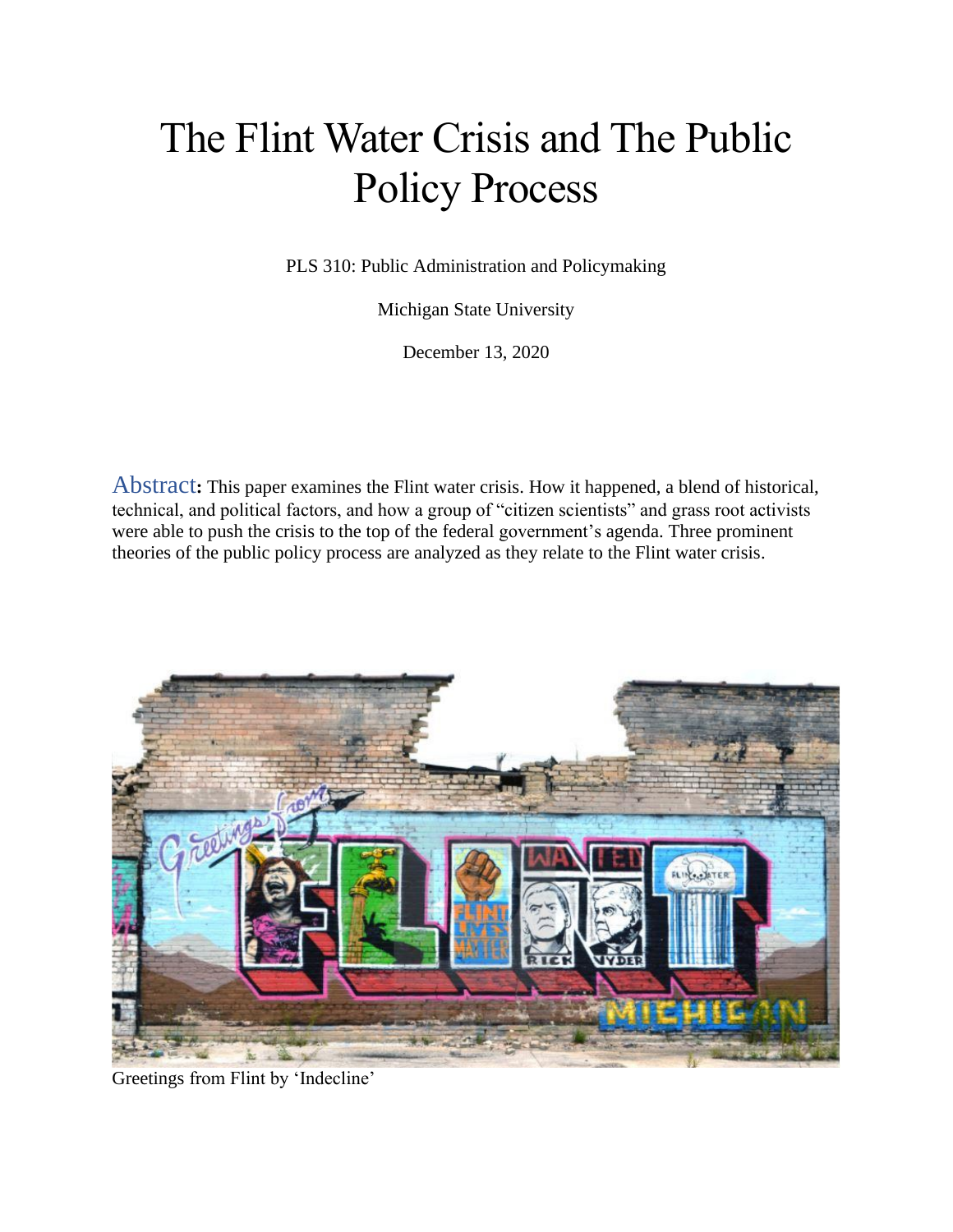At the end of the day, we are not just victims, we're fighters. – Melissa May, February 17, 2016

— From *Flint Fights Back: Environmental Justice and Democracy in the Flint Water Crisis* by Benjamin Pauli

#### I. Introduction

Water is one of the most important resources on Earth, needed by every living organism to survive. Without water, life as we know it would not exist. For thousands of years the location of civilizations has been dictated by sources of water, not only for drinking but also for transportation, trade, and irrigation. In Michigan, we are fortunate to be surrounded by the largest body of fresh water on Earth. According to the Michigan Department of Environmental Quality (MDEQ), it is estimated that the five Great Lakes contain six quadrillion gallons (6,000,000,000,000,000) of fresh water (Micigan.gov 2017, 1). So, with such an abundance of clean, fresh water, how could something like the Flint water crisis, a public health crisis caused by poisoned water due to a combination of inappropriate water treatment and old, lead pipe infrastructure, happen here in Michigan? How it happened, a blend of historical, technical, and political factors, and how a group of "citizen scientists" and grass root activists were able to push the crisis to the top of the federal agenda is discussed through the lens of three theories of the public policy process.

The study of public policy process is the study of why the government does what it does. Several theories of the process have been proposed: Kingdon's Multiple Streams Theory (Kingdon 2011), Stone's Causal Stories Theory (Stone 1989), Baumgartner and Jones' Punctuated Equilibrium Theory (Baumgartner and Jones 1993), Schneider and Ingram's Social Construction of Target Populations Theory (Schneider and Ingram 1993), and Sabatier's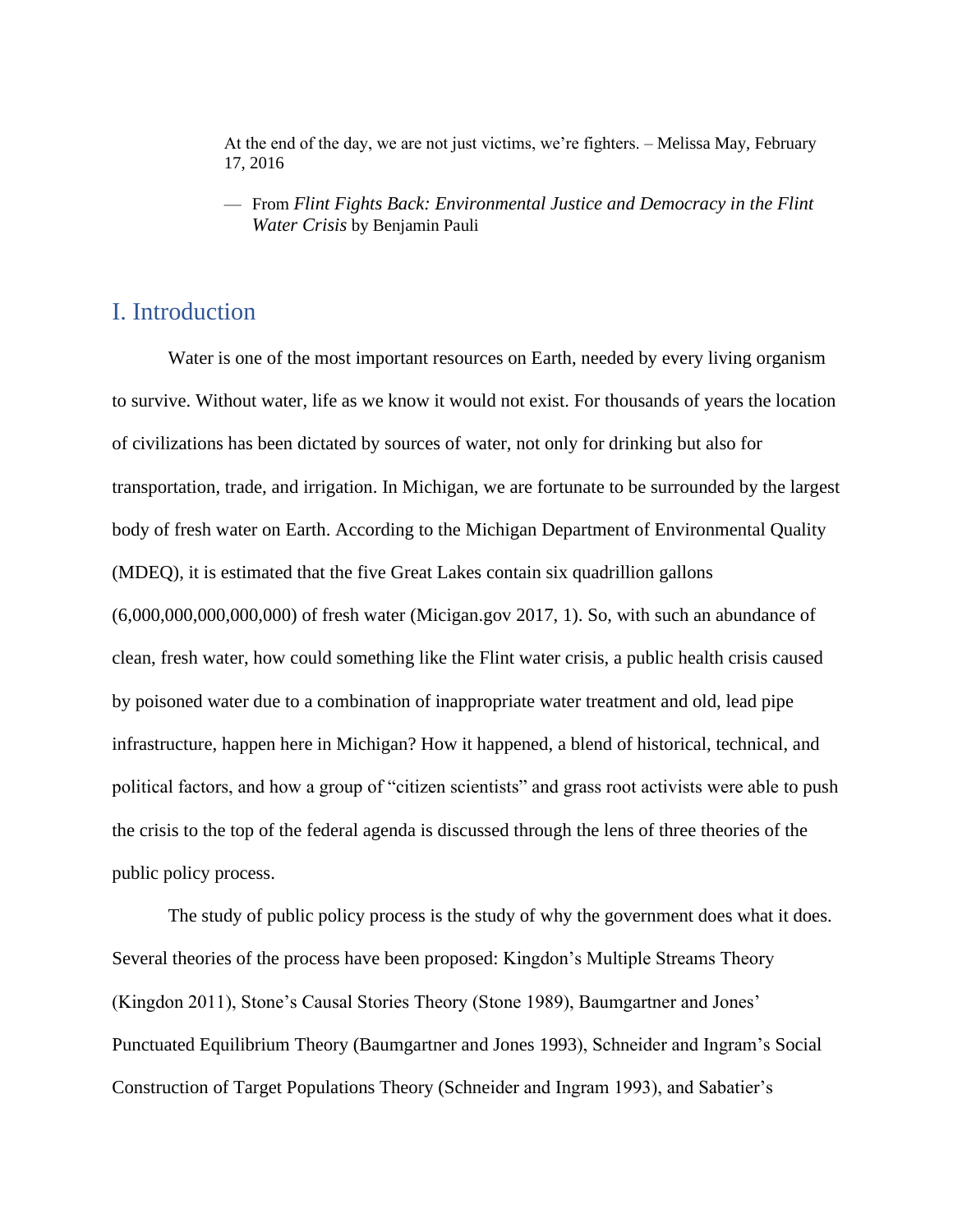Advocacy Coalitions Framework Theory (Sabatier 1993). While these theories see the road to gaining government attention in different ways, the goal is common - getting placed on the government agenda, the first step to policy action. In December of 2016, the Water Infrastructure Improvements for the Nation (WIIN) Act of 2016 passed Congress authorizing \$170 million in response to the lead-contaminated water system in Flint, MI. I am using its passage to demonstrate how the theories of Multiple Streams, Causal Stories, and Social Construction of Target Populations explain the presence of the crisis on the government's agenda. The Flint water crisis is an interesting case of the policy process because it involves government at all levels, local, state, and federal, and its impact on the people of a once prosperous city struggling with the effects of depopulation and economic turmoil. While the passage of the WIIN Act of 2016 by no means set everything right in Flint, it did help open the nation's eyes to the basic human right of safe drinking water and the challenges many communities face in securing it.

#### II. The Problem

In 2013, with the goal of reducing treated water costs, The City of Flint, Michigan, under the control of an appointed emergency manager, decided to join the newly formed Karegnondi Water Authority (KWA) who was constructing a pipeline to transmit water from Lake Huron. The pipeline was not yet open so in the interim, Flint could have either stayed with their current provider, the Detroit Water and Sewerage Department (DWSD) or bring online the Flint Water Service Center (FWSC) backup facility which treats water from the Flint River. Agreements over a short-term contract with DWSD broke down and "Flint decided to use water from the Flint River treated at the FWSC" (Masten 2016, 23). The sparingly used FWSC plant was ill-equipped to deal with the change. Upgrades fell well short of recommendations made by private contractors. The staff was underprepared, often untrained and inexperienced. Many warnings and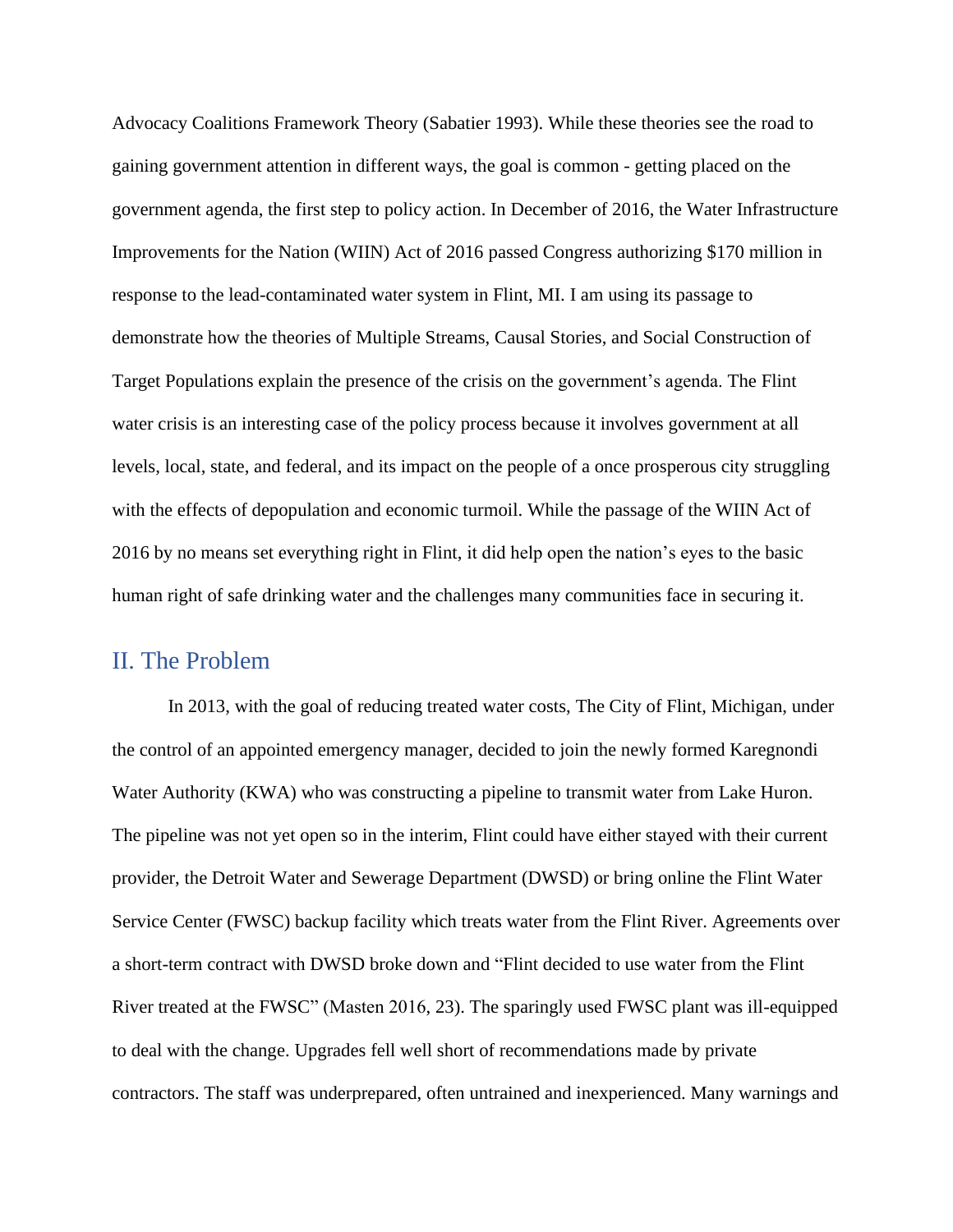concerns were voiced (Masten 2016, 23). Despite the warnings, The City of Flint switched its water supply to the Flint River on April 25, 2014 (Pauli 2020, 1). Failure to treat the water properly led to a variety of problems having to do with water quality and public health, most prominent among them lead contamination due to corrosion of the aged pipe infrastructure.

"Within weeks of the switch, residents began complaining about the color, smell, and taste of the water" (Masten 2016, 23). The city warned residents at the time of the switch that the water would take time to "level out" and people trusted this explanation and assumed the government agencies would alert the public if there was cause for concern (Pauli 2019, 255). In May 2014 officials at the MDEQ were notified of rashes caused by the water, there was a spike in water main breaks, and in October 2014 General Motors announced it would no longer use Flint River water at its engine plant, citing the high corrosiveness of the water. Faced with denials and inaction by officials, Flint residents began to organize, forming groups like Water You Fighting For? and the Coalition for Clean Water to find answers and push for action. As the city officials continued to reassure the public of the water's safety, laypeople engaged in "popular epidemiology" (Pauli 2020, 7), gathering evidence of contamination. A group of activists partnered with engineers from Virginia Tech University to perform a water sampling study. The results showed system-wide lead contamination. Data published by local pediatrician Mona Hanna-Attisha showed that blood lead levels in children had increased significantly after the switch (Pauli 2020, 4). The water warriors finally had enough evidence to convince officials of the public health crisis occurring.

### III. Multiple Streams

The first theory I am using to demonstrate how the WIIN Act of 2016 made it to the top of the government agenda is Kingdon's Multiple Streams Theory. It postulates that government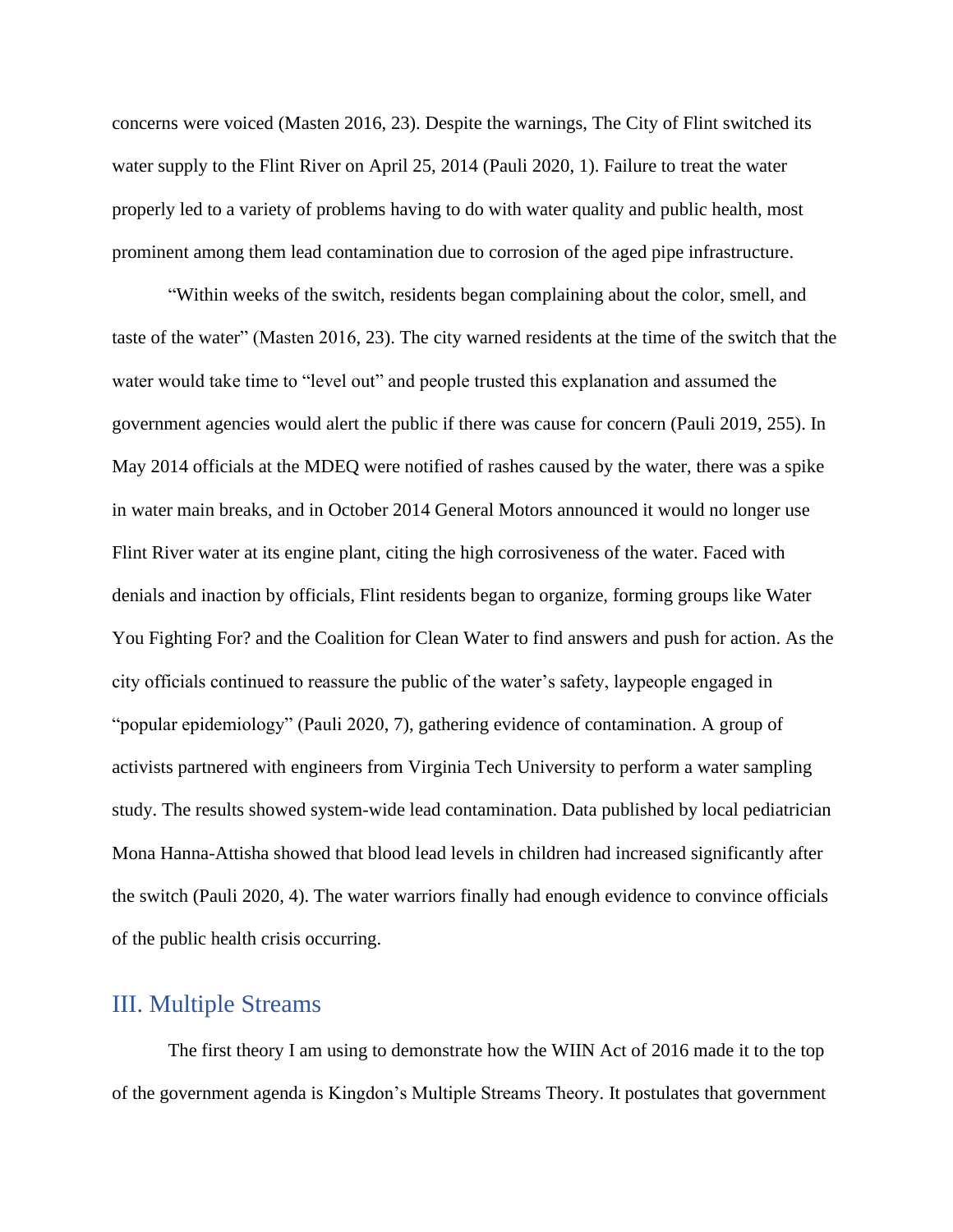action occurs when there is 1) a well-defined problem, 2) a solution to that problem, and 3) the politics are favorable. Each of these "streams"; problem, policy, and politics must coincide for there to be an opportunity for policy change (Kingdon 2011). As described above the grass root activist groups worked hard to determine if there was an actual problem with the drinking water. Indicators, a reason for government attention on a problem according to Kingdon, were found by both Virginia Tech scientists and Dr. Hannah-Attisha in the form of elevated lead levels in water and children's blood. One might imagine that once this data was discovered it would constitute a focusing event, another of Kingdon's reasons why government pays attention to a problem. A focusing event is one that is so overwhelming that it demands immediate attention with no advocates needed. That was unfortunately not the case, advocates were needed constantly to gain the required attention. Activists had to persistently work on problem definition, categorizing the problem as a human rights issue. In October 2015, the water supply was switched back to the Detroit water supplier, but this was not the final solution, and the problem was far from over.

The solution or policy stream in Kingdon's theory is where policy entrepreneurs, people who invest their time and resources into changing policy, come up with possible solutions. The policy stream is about persuasion and takes time. A key person in this stream was U.S. Representative Dan Kildee, who urged Gov. Rick Synder to request federal aid. In January 2016, the state of Michigan and President Obama declared a federal emergency in Flint, freeing up to \$5 million in federal aid. The president denied Gov. Rick Synder's request for a disaster declaration, which would have made available larger amounts, because the catastrophe was manmade, however more could be committed with Congressional approval (Cournoyer 2016). Much more money was needed. The final stream required, the politics stream, was favorable. Widespread media coverage created a national mood sympathetic to the citizens of Flint, the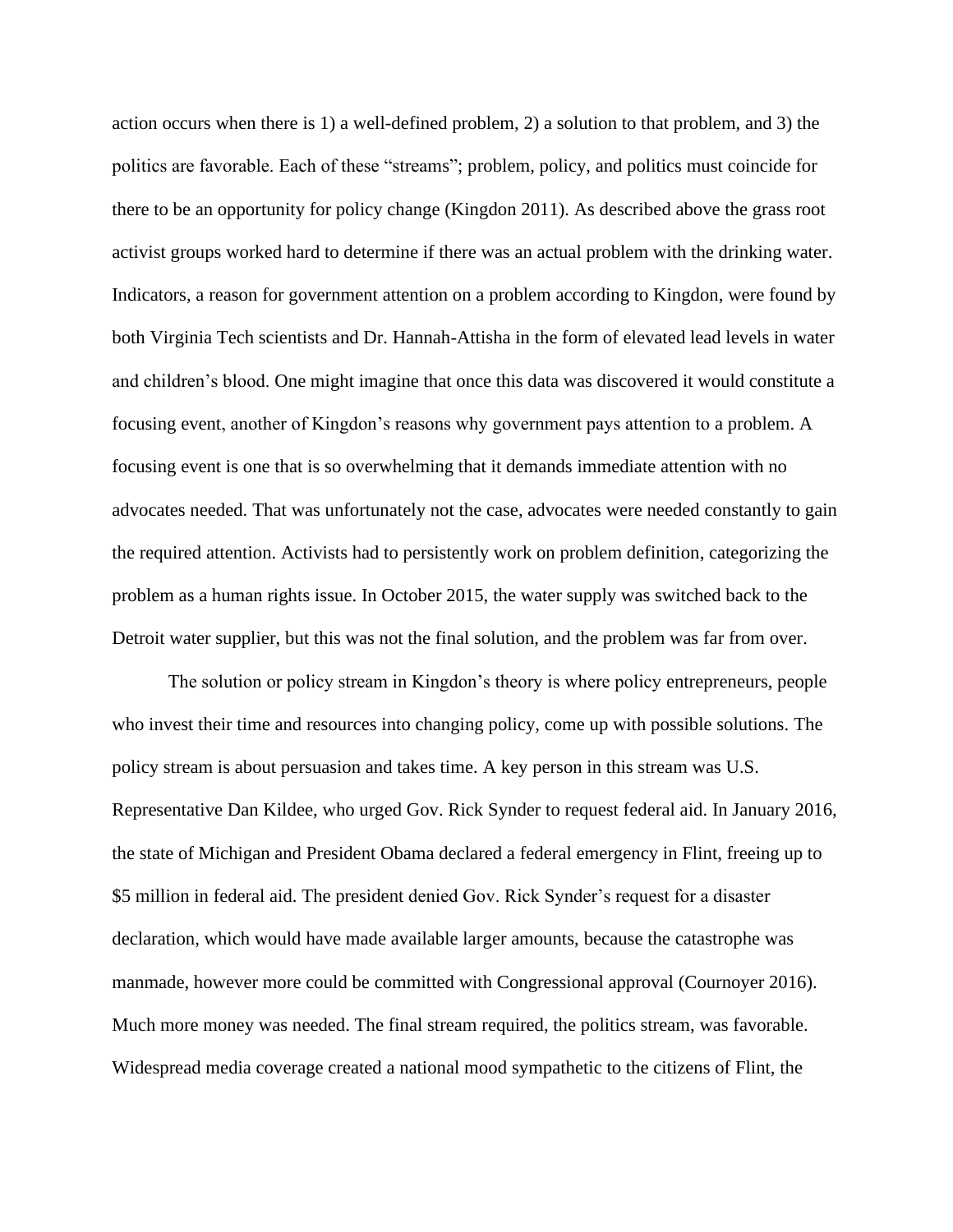victims of bureaucratic failure. Many members of the US Congress argued that the city's water problem was a state and local responsibility, and if aid were provided, would set a precedent requiring the federal government to fund repairs across the country, but Michigan Senators Debbie Stabenow and Gary Peters insisted that the situation in Flint required emergency action. A policy window opened and a plan to authorize funds for repairs in Flint was added to the WIIN bill, thus putting the issue on the government's agenda. S 612 was put to Congressional vote on December 8, 2016 and approved 360-61. It passed the Senate two days later 78-21 becoming Public Law No: 114-322 (CQ Press 1945; Cornyn 2016).

#### IV. Causal Stories

Another public policy theory that explains how the Flint water crisis rose to the agenda is Deborah Stone's Causal Stories and the Formation of Policy Agendas (Stone 1989). This is the politics of accidents versus deliberate intent. Causal stories tell the story of someone or a group of people causing something negative in the world with the key distinction being whether it was accidental or intentional. Issues intentionally caused by people have a stronger claim to be a public policy problem. In Stone's typology there are actions; unguided and purposeful, and there are consequences; intended and unintended. Those responsible for the situation claimed that the water poisoning was an inadvertent cause, an unfortunate accident that no one could have foreseen. This claim might have stuck were it not for egregious acts of incompetence, neglect, and omission discussed next.

A major reason for the Flint water crisis was a failure of cooperative federalism. "Federalism introduces complexity, jurisdictional rivalries, confusion, and delay into the management of environmental problems. Authority over environmental issues inherently is fragmented among a multitude of governmental entities." (Rosenbaum 2020, 41). Many of the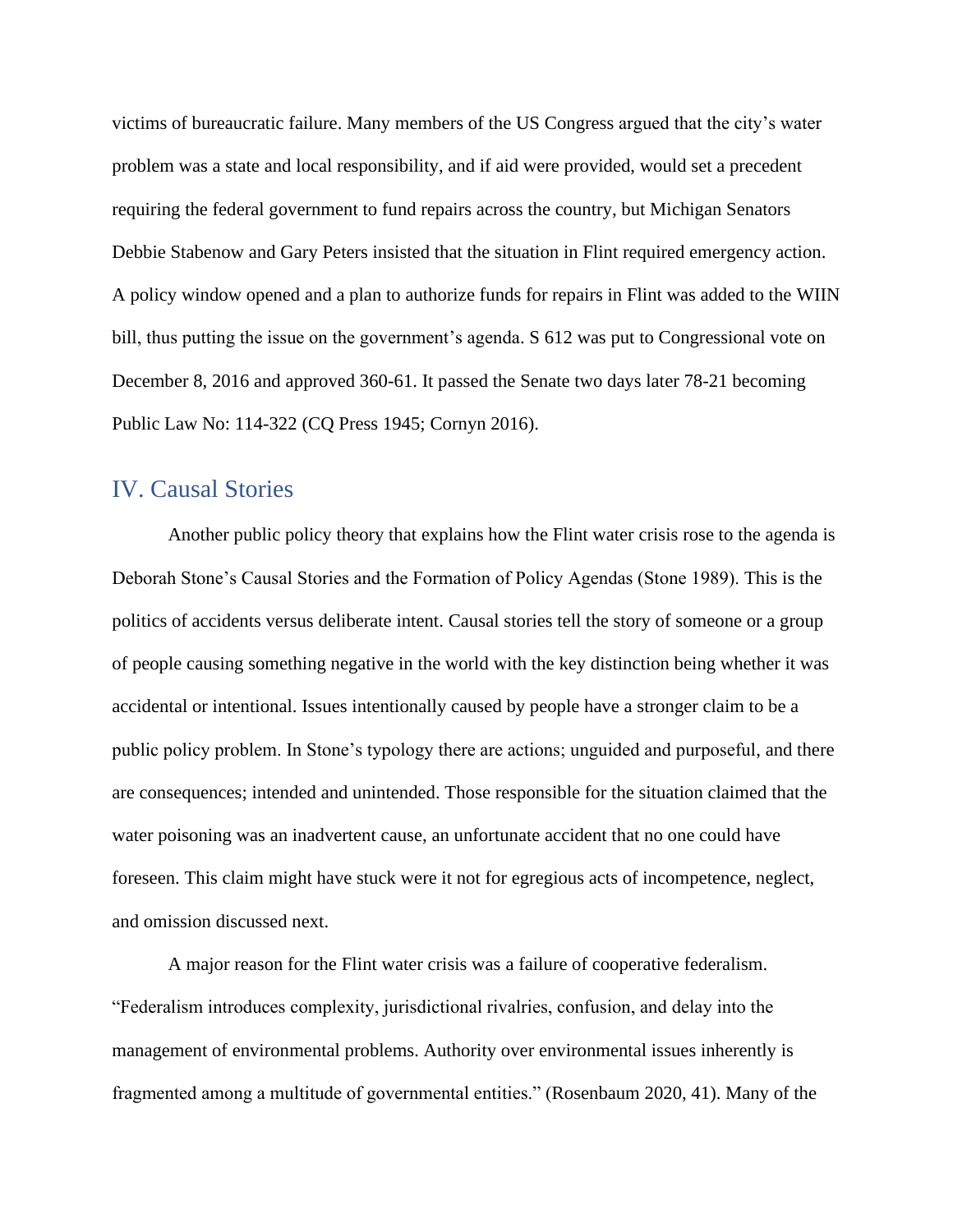things that could go wrong about cooperative federalism did during the crisis; time delays, miscommunications, misinterpretations, finger-pointing, bureaucratic competition. In addition, several outright illegal, unethical, and incompetent acts were committed. Loopholes were exploited in the Safe Drinking Water Act's (SDWA) Lead and Copper Rule (LCR) sampling procedure like pre-flushing pipes and using narrow-neck sampling bottles to minimize the presence of lead (Pauli 2020, 6). MDEQ excluded samples from its lead level report in order to bring results within the federally mandated levels and casted doubt on the Virginia Tech results, a classic strategy to avoid blame reminiscent of the tobacco companies in the 90s. The Department of Health and Human Services also casted doubt Dr. Hannah-Attisha's data, claiming the high lead level results may be due to seasonal changes rather than the switch in water sources. MDEQ admitted to misinterpreting the LCR as its reason for not enforcing corrosion controls at the plant (Kennedy 2016).

In a rare move on January 21, 2016, the EPA issued a Section 1431 of the SDWA administrative order, stating the presence of lead in the city's water supply is primarily due to the lack of corrosion control treatment (orthophosphate) after the city switched water supplies. Section 1431 equips the EPA with broad emergency powers, authorizing the agency to take any action it deems necessary when it comes to contaminates causing health problems. An indication of the severity of this action is that of 1,183 administrative orders issued by the EPA since 2009, only 3 involved the SDWA, but yet again delays occurred. Months of back-and-forth disagreements between the EPA and MDEQ over things like the LCR requirement, the legality of the emergency powers, and EPA deference to Michigan in enforcement actions caused delays (Fewell 2016, 13). Findings by the Flint Water Advisory Task Force (FWATF) of March 2016 overwhelmingly placed blame on state officials but also called out the EPA, "EPA failed to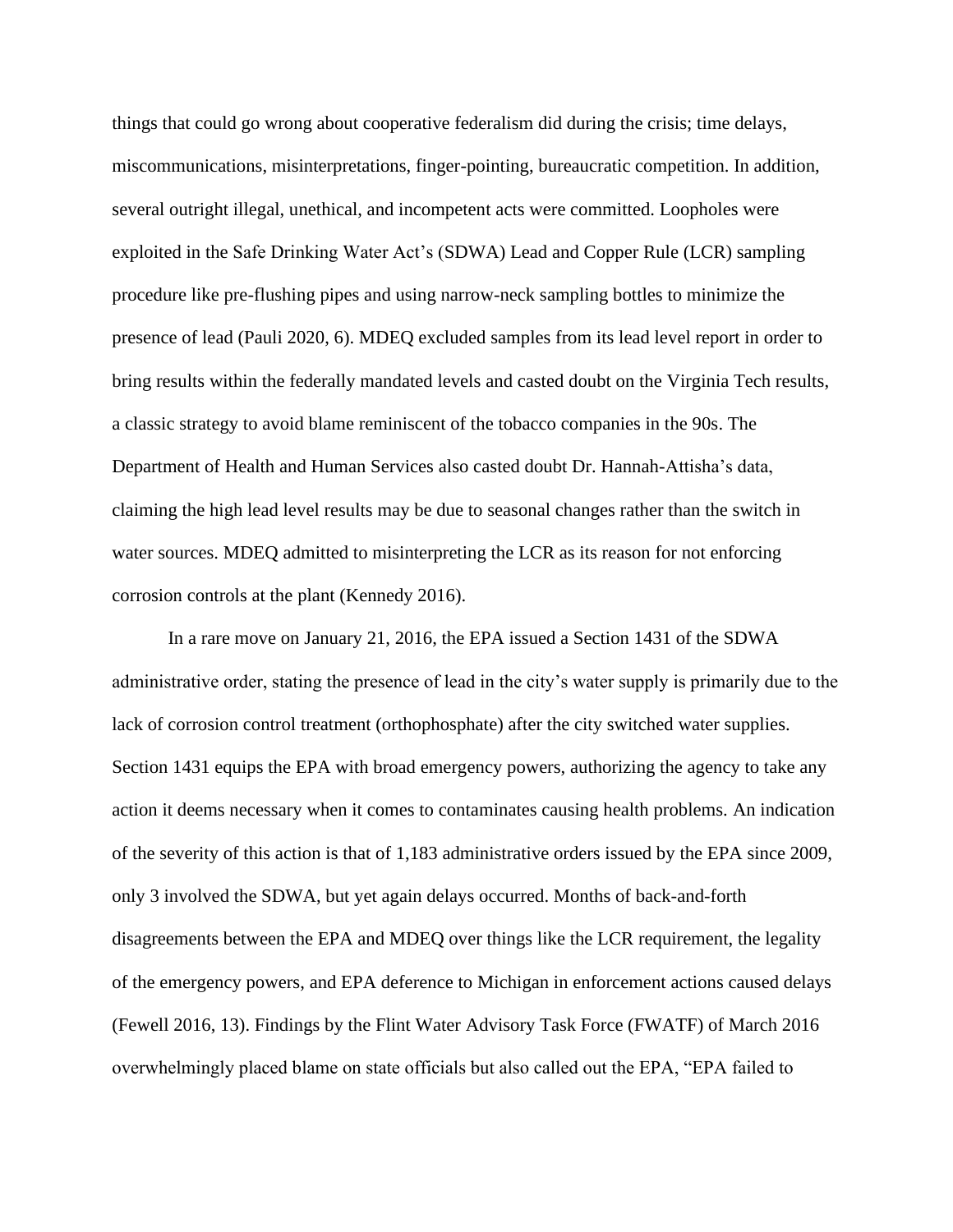properly exercise its authority prior to January 2016. The agency's conduct casts doubt on its willingness to aggressively pursue enforcement" (FWATF 2106, 12/116).

The two primary dimensions of a causal story are empirical and moral. The empirical dimension contains the facts about causation and while the MDEQ tried to manipulate the story to achieve their desired results, the proponents' facts eventually could not be denied. Proponents also had the moral dimension on their side, specifically the lead poisoning of innocent children and the long-term effects that they will suffer from it. Over time, some will argue too much time, the causal story shifted from one of unintentional cause to one of intentional, neglectful cause. Once classified as Intended and Purposeful the desired intervention by the federal government became possible.

## V. Social Constructions of Target Populations

Anne Schneider and Helen Ingram's views on the social construction of target populations offers yet another theory for the trajectory of the Flint water crisis. This theory argues that the way certain groups of people are viewed is socially constructed and this construction determines the types of policy solutions the government directs towards the problems that affect these groups (Schneider and Ingram 1993). A social construction is a cultural image of a group made of symbols, images, and stereotypes which may not actually correspond with reality. According to Schneider and Ingram, elected officials' main goals are to be reelected and to address public policy problems. The social construction of target populations explains how elected officials craft public policy to achieve these two goals. The convergence of power and social constructions creates four types of target populations; Advantaged who are powerful and positively constructed, Contenders who are powerful but negatively constructed, Dependents who are powerless and positively constructed, Deviants who are both powerless and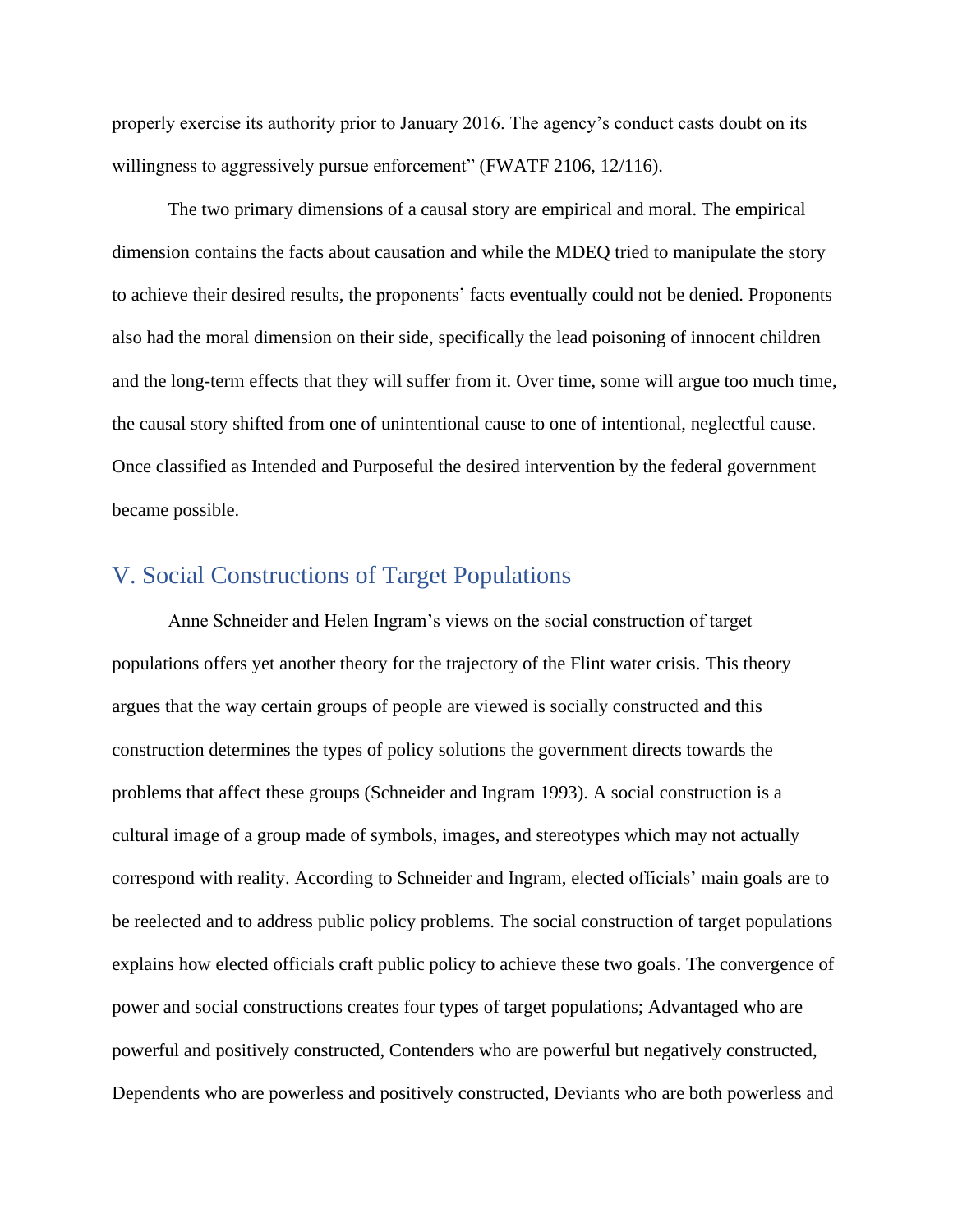negatively constructed. Politicians wish to be seen construing benefits upon the positively constructed categories.

From December of 2011 to April 2015, Flint was governed by a succession of four emergency managers (EMs) who were appointed by the governor of Michigan. The chief objective of the non-elected EMs was to reestablish fiscal solvency and were answerable only to the state treasurer. This insulation from the voting public and strong financial mandate resulted in reckless decisions imposed on a population against its will in an attempt to save money. Furthermore, Michigan's EM law had differentially affected people of color, about 50% of Michigan's African American population had, at some point, lived under an EM as opposed to a small portion of its white population (Hawthorne 2017, 223). This unequal use of the law raises concerns over racially charged assumptions about which communities are suited for selfgovernance (Pauli 2020, 3). In effect the citizens of Flint were forced into the voiceless, powerless Dependent category by the application of the EM.

Over time and with relentless hard work and pressure, grass-roots activists were able to successfully mobilize and move the Flint target population closer to the Advantaged category and slowly, people in policy making positions began to pay attention, a core necessity for policy to gain agenda status. In March 2016, the FWATF, appointed by Governor Rick Synder, and "charged with conducting an independent review of the contamination of the Flint water supply" (FWATF 2016, 6/116) found that "The causes of the crisis lie primarily at the feet of the state by virtue of its agencies' failures and its appointed emergency managers' misjudgments" (FWATF 2016, 2/116) with the bulk of the blame on the MDEQ (FWATF 2016, 72/116). "Emergency managers charged with financial reform often do not have, nor are they supported by, the necessary expertise to manage non-financial aspects of municipal government" (FWATF 2016,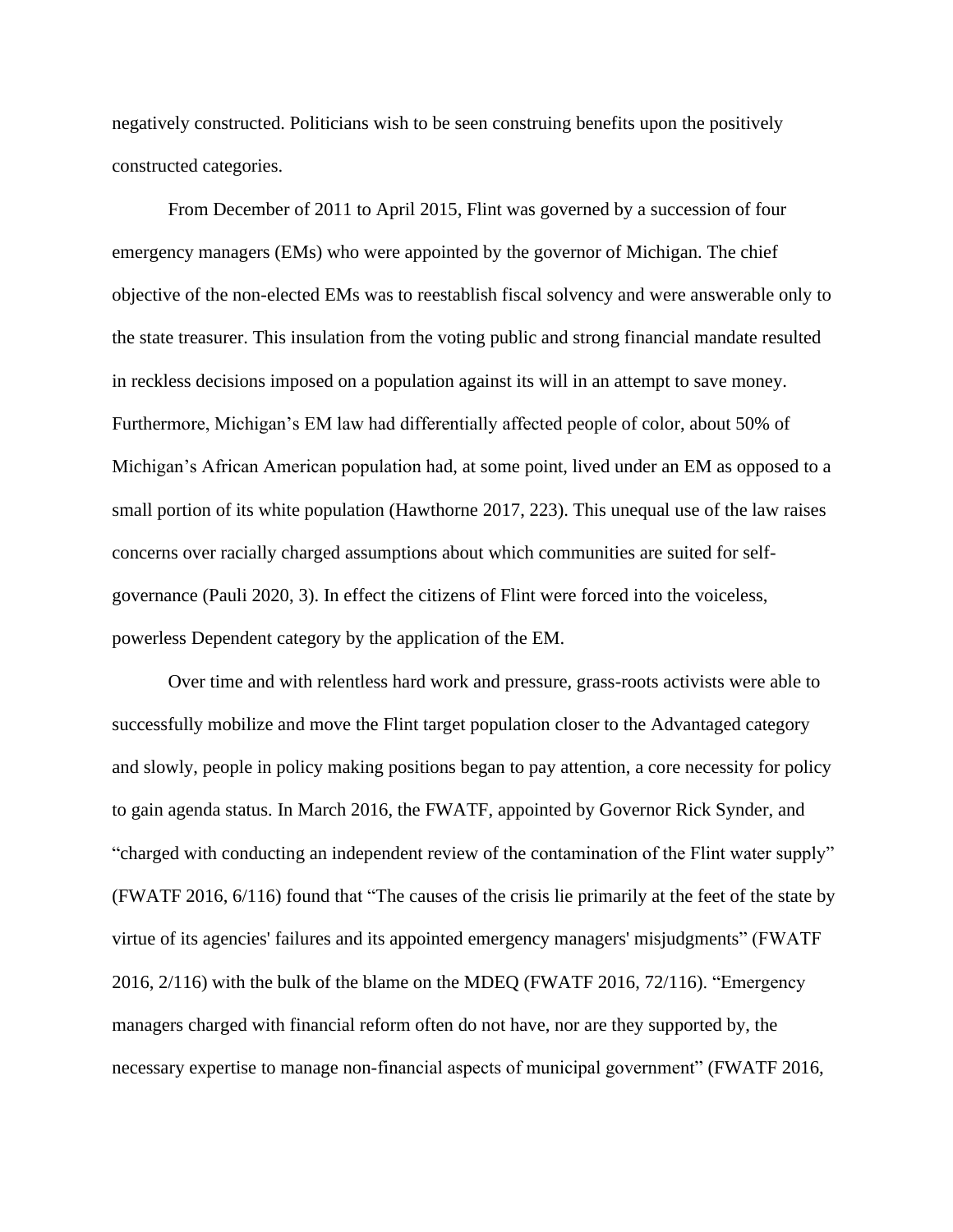12/116). It also stated, "The Flint water crisis is a clear case of environmental injustice" (FWATF 2106, 13/116). By the time the vote for the WIIN Act came up in December 2016, the social construction of the Flint residents was positive, a combination of Dependents calling for justice and equity, and Advantaged claiming their benefit is society's benefit. The WIIN Act passed, overwhelmingly indicating most politicians believed that aiding this target population was good public policy and would be good for their reelection.

#### VI. Discussion and Conclusion

Even after the WIIN Act was passed in December 2016 it did not come close to solving the problems caused by the crisis. While the WIIN Act did improve water infrastructure in Flint, it did not address all the issues that led up to this disaster, from social inequality to a local government that prioritized money over the health of the people. The government that was supposed to be caring for Flint still has major problems which must be repaired through the right kinds of policy. Water as a human right available to everyone regardless of socio-economic status is gaining recognition much in part because of this crisis. Another message from the Flint water crisis to reflect on is the breakdown of democracy. Emergency managers were appointed, not elected, leading them to prioritize fiscal solvency above all else, answering only the governor and not the general public. This resulted in disregard of the basic human rights of underprivileged Flint residents and allowed the Flint Water Crisis to happen in the first place.

Many lessons can be taken from Flint's failure about the good and bad use of policy. While some policy can harm the environment and a whole community of people, other types of policy can remedy it. It will be a long road to recovery for Flint but with strong leadership and foresighted planning Flint will heal and the lessons learned will hopefully prevent future disasters like this from occurring.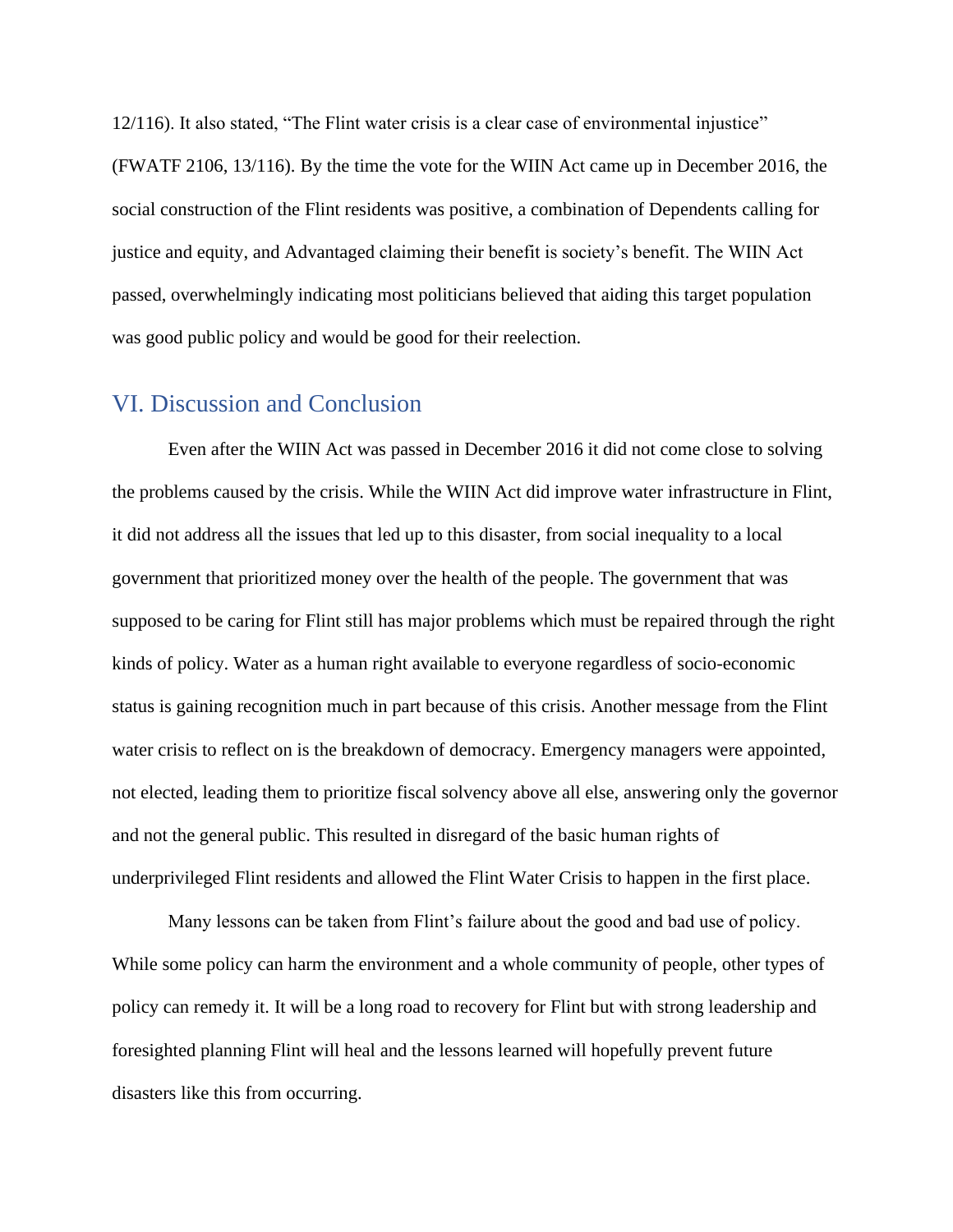## Abbreviation Key

DWSW - Detroit Water and Sewerage Department, currently called Great Lakes Water Authority EM – Emergency Manager EPA – U.S. Environmental Protection Agency FWATF – Flint Water Advisory Task Force FWSC – Flint Water Service Center or the "plant" that was treating the Flint River water LCR – Lead and Copper Rule MDEQ – Michigan Department of Environmental Quality. MDEQ was renamed the Michigan Department of Environment, Great Lakes and Energy (EGLE) by Gov. Gretchen Whitmer on April 22, 2019 SDWA – Safe Drinking Water Act WIIN - Water Infrastructure Improvements for the Nation Act of 2016

# Bibliography

Baumgartner, Frank R., and Bryan D. Jones. 2009. *Agendas and instability in American politics*.

Chicago: University of Chicago Press.

Cornyn, John. 2016. "S.612 - 114th Congress (2015-2016): WIIN Act." *Congress.gov*.

https://www.congress.gov/bill/114th-congress/senate-bill/612.

Cournoyer, Caroline. 2016. "Obama Declares Flint Water Crisis an Emergency." *Governing*.

January 18, 2016. https://www.governing.com/topics/finance/tns-flint-water-obama-

declaration.html.

CQ Press. 1945. *CQ almanac*. Washington, D.C.: CQ Press.

http://library.cqpress.com.proxy1.cl.msu.edu/cqalmanac/document.php?id=2016\_house\_

key\_vote\_tables.pdf.

CQ Press. 1945. *CQ almanac*. Washington, D.C.: CQ Press.

http://library.cqpress.com.proxy1.cl.msu.edu/cqalmanac/document.php?id=2016\_senate\_ key vote tables.pdf.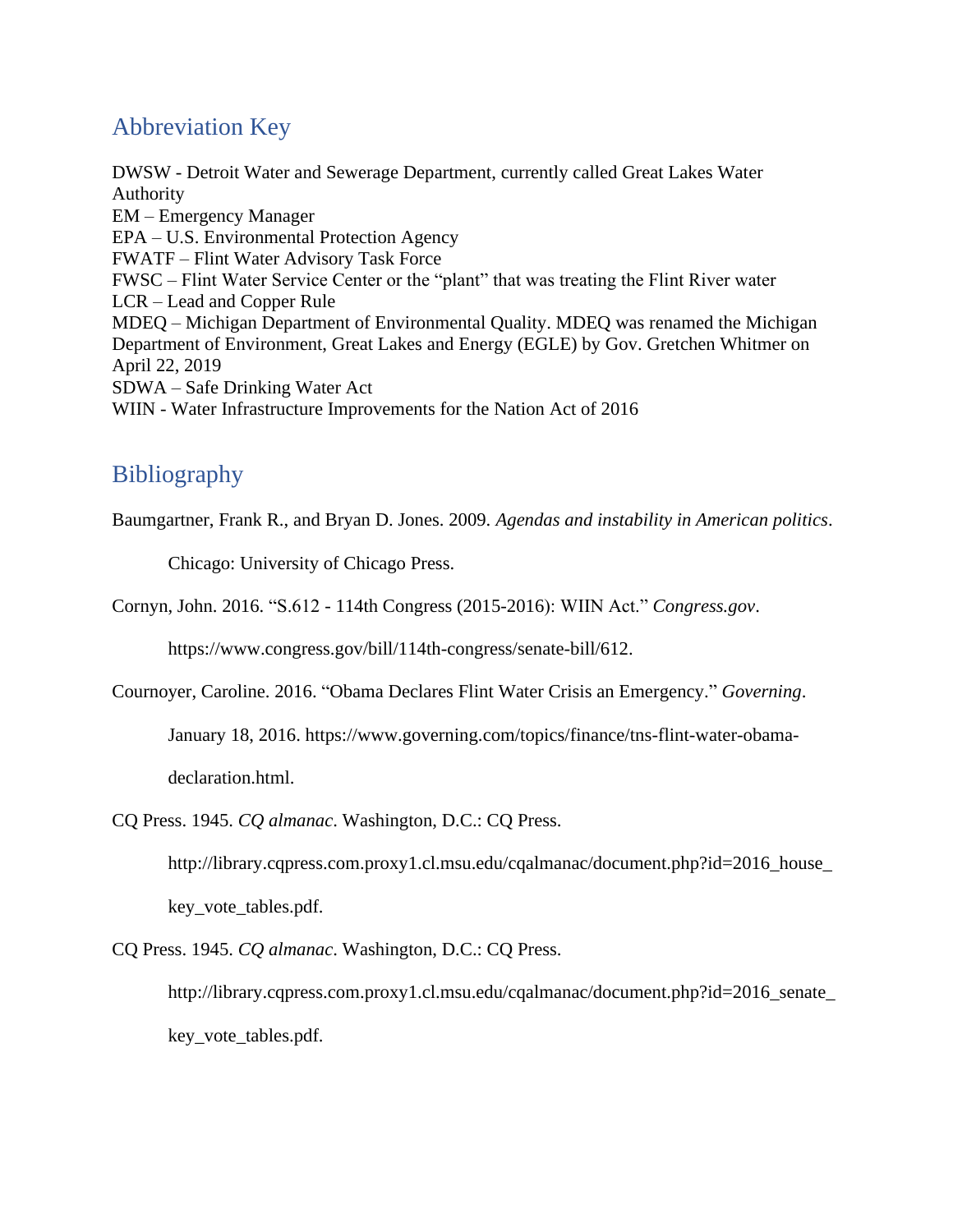Fewell, Brent. 2016. "The Failure of Cooperative Federalism in Flint." *Journal-American Water Works Association* 108, no. 3 (March): 12-14. http://dx.doi.org/10.5942/jawwa.2016.108.0084.

Flint Water Advisory Task Force. 2016. "Flint Water Advisory Task Force Final Report." *Michgan.gov*, March 21, 2016. https://www.michigan.gov/documents/snyder/FWATF\_FINAL\_REPORT\_21March2016 \_517805\_7.pdf.

Hawthorne, Sydney L. 2017. "DO DESPERATE TIMES CALL FOR DESPERATE MEASURES IN THE CONTEXT OF DEMOCRACY? MICHIGAN'S EMERGENCY MANAGER LAW & THE VOTING RIGHTS ACT." *New York University Review of Law and Social Change* 41 (2): 181.

https://heinonline.org/HOL/P?h=hein.journals/nyuls41&i=192

Inspiring City. 2020. "Flint Public Art Project Brings Street Art to the City." Accessed Dec. 10, 2020. https://inspiringcity.com/2020/08/28/flint-public-art-project-brings-street-art-tothe-city/ (image source)

Kennedy, Merrit. 2016. "Lead-Laced Water In Flint: A Step-By-Step Look At The Making Of A Crisis." *Npr.org*, April 20, 2016. https://www.npr.org/sections/thetwoway/2016/04/20/465545378/lead-laced-water-in-flint-a-step-by-step-look-at-themakings-of-a-crisis.

Kingdon, John W. 2011. *Agendas, alternatives, and public policies*. New York: Longman.